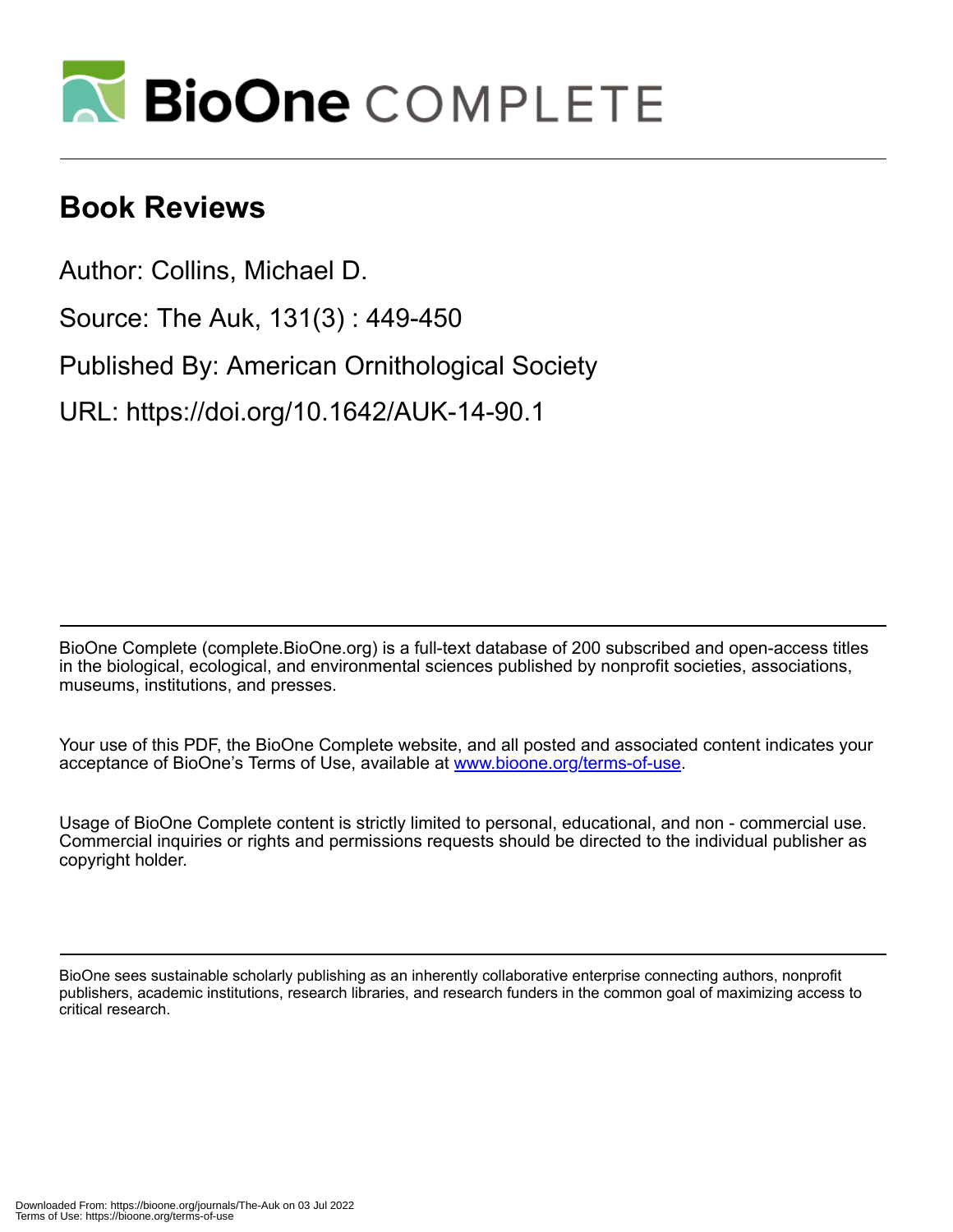www.aou.org



Volume 131, 2014, pp. 449–450 DOI: 10.1642/AUK-14-90.1

## BOOK REVIEWS

## Edited by R. Todd Engstrom

Tall Timbers Research Station, Tallahassee, Florida, USA [engstrom@bio.fsu.edu](mailto:) Published July 2, 2014

Ten Thousand Birds: Ornithology Since Darwin by Tim Birkhead, Jo Wimpenny, and Bob Montgomerie. 2014. Princeton University Press. Princeton, New Jersey. 544 pages, color photographs, color illustrations. \$45 (hardcover). ISBN 978-0-691-15197-7.

Well-researched and entertaining, Ten Thousand Birds describes the history of ornithology from the mid-nineteenth century, when Darwin's (1859) On the Origin of Species was published, to the present. This period witnessed the transformation of ornithology from a descriptive field dominated by studies of museum specimens that focused on

the anatomy and classification of birds to a mature, rigorous discipline that has made substantial contributions to our understanding of general biological principles.

The authors aim to identify research areas in ornithology from the last century and a half that have advanced scientific understanding and transformed biology. Where would one begin such a herculean effort? To decide on the book's scope, the authors used citation reports from Web of Science to create a database of 325 prominent ornithologists since the 1960s. They also surveyed 31 senior ornithologists whose research foci span the breadth of ornithology and asked them to name the most influential ornithologists and THOUSÁNI **BIRDS** ORNITHOLOGY **SINCE DARWIN** 

course of ornithology emerged. These topics include the evolution of birds, feathers, and flight; speciation; systematics; migration; ecological adaptations for breeding (clutch size and timing of breeding); annual cycles, biological clocks, and hormones; ethology; behavioral ecology; sexual selection; population biology; and conservation. One chapter is devoted to each topic, and each chapter ends with a coda that summarizes the historical significance and recent developments in the field. In some cases, the authors describe gaps in current knowledge that warrant further investigation. For example, in the chapter

on sexual selection, they assert that a critical reassessment of the benefits of precopulatory female choice and of extra pair copulations is needed.

The selected topics represent an excellent compilation of ornithological research that has widespread biological importance. Most chapters are reasonably comprehensive, but I found the chapter on conservation (Chapter 11, Tomorrow's Birds) mildly disappointing. The chapter covers extinctions, the plume trade, captive breeding, and politics, and dedicates many pages to describing the harmful effects of toxic chemicals such as DDT, dieldrin, and diclofenac. However, habitat fragmentation, edge effects, and climate change were largely ignored, and there was little mention of the impact of feral cats. Also

books written by ornithologists since Darwin. David Lack was most identified with 30 votes, followed by Ernst Mayr (23), and Niko Tinbergen (21). The three most influential books were written by Lack: Ecological Adaptations for Breeding in Birds (1968), The Natural Regulation of Animal Numbers (1954), and Population Studies of Birds (1966).

From this starting point, 11 topics in ornithology that have broad importance for biology or that changed the

absent was any discussion of the ''rediscovery'' of the Ivorybilled Woodpecker.

But this treatise is not just a history of our discipline or a summary of ornithological discoveries-Ten Thousand Birds is a story about people. The authors use biographies, interviews, and written correspondence to explore the personalities, strengths, weaknesses, and ambitions of these pillars of ornithology. The book's emphasis on people is perhaps best illustrated by the autobiographies at the end

Q 2014 American Ornithologists' Union. ISSN 0004-8038, electronic ISSN 1938-4254

Direct all requests to reproduce journal content to the Central Ornithology Publication Office at aoucospubs@gmail.com